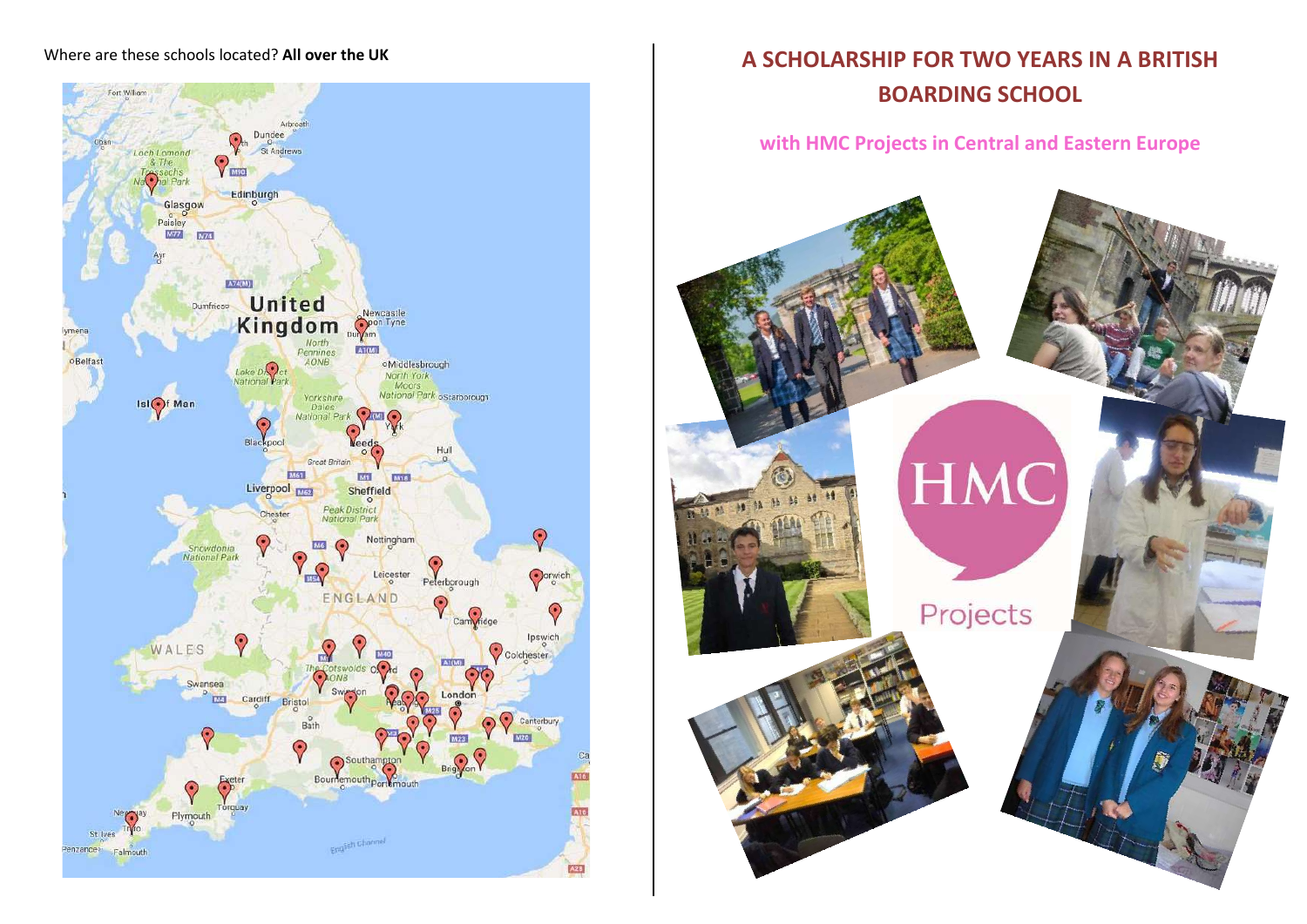# **British boarding schools are amongst the very best schools in the world….**

**HMC Projects** is a charitable trust which organises two scholarship programmes for very bright and able 16/17 year-olds in 14 countries in Central and Eastern Europe. It takes about 80 scholars each year and places them in some 60 boarding schools in all parts of the UK, so that they can study for the full two-year Sixth Form programme and take internationally recognised qualifications (A Levels, the International Baccalaureate or Scottish Highers).

#### **Could you win a scholarship?**

- Are you bright, able, adaptable, different, ambitious, interesting?
- Do you have consistently excellent school grades?
- Do you have a very good command of English, spoken and written?
- Are you a self-starter?
- Could you not only cope, but thrive in a new environment, away from home, immersed in a different approach to learning?
- Could you contribute to your new school academically, socially, culturally, in the arts, in sports? Will you inspire others in the classroom?
- Are you ready to make new, lifelong friends?
- Would you be a great ambassador for your own country?



# **Why might a top British boarding school want to award you a scholarship?**

The value of a full scholarship is between £35,000 and £45,000 each year. Why might a school wish to award you such a generous scholarship?

Because you answered yes to all the questions above….and because top British boarding schools want to attract top students….

#### **To apply…**

- You must be no younger than 16 years and no older than 17 years and 6 months on 1st September 2022;
- You must be in full-time study at school or college in Romania;
- Your average academic attainment should be at least 8.0;
- You must intend to study for the full two years of the Sixth Form;
- Your parents or guardians must support your desire to win a scholarship;

You will need to complete a detailed application form in which you tell us about yourself and your achievements and write about why you want to win a scholarship. You will also organise references from your teachers, take an English Language test and, if invited, you will attend an interview in Bucharest with one or more representatives of HMC Projects. Competition for these scholarships is intense, but if you don't apply….!

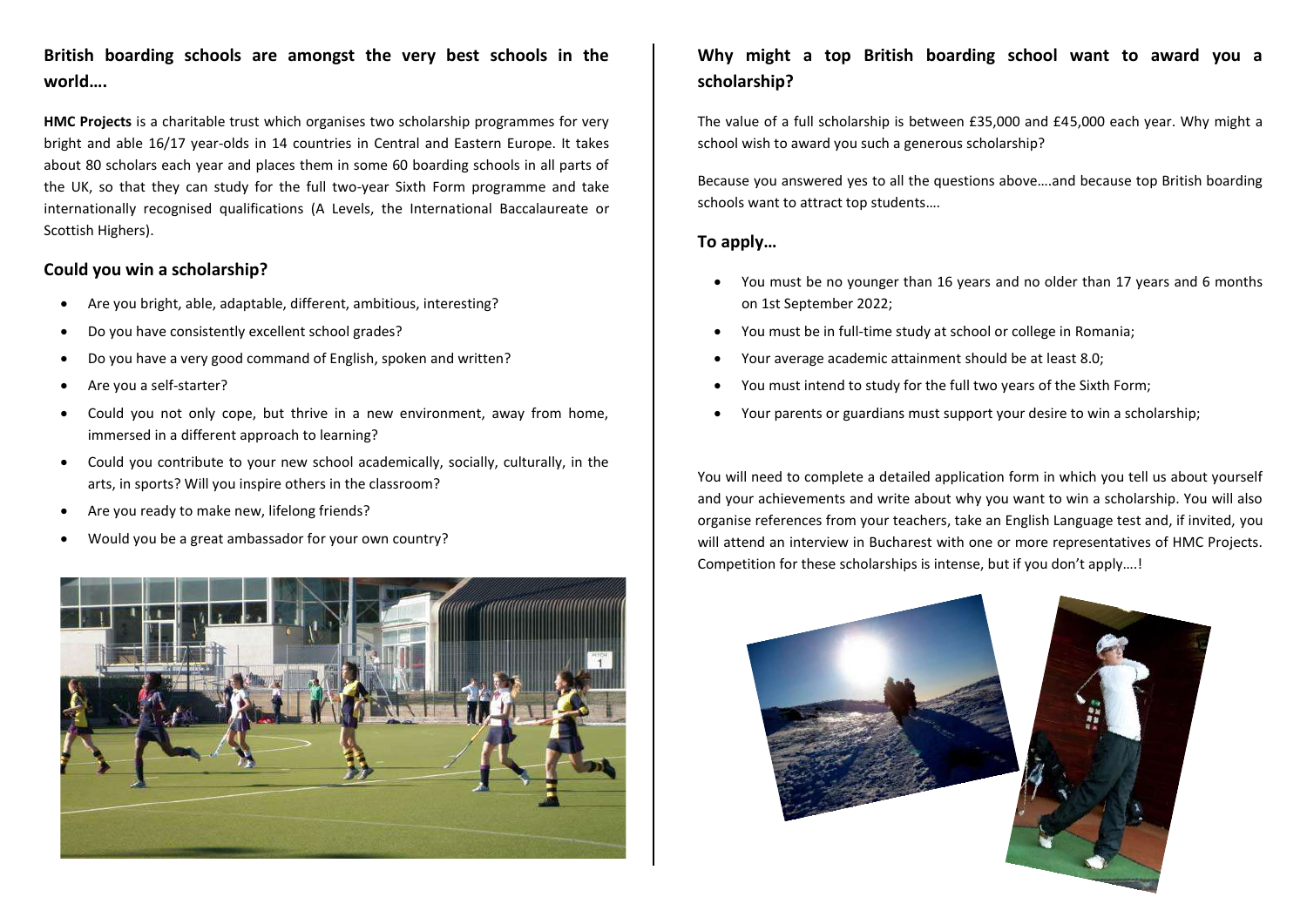#### **Two Scholarship Programmes**:

#### **The Full Scholarship**.

HMC Projects Full Scholarships are intended to benefit those whose parents cannot afford to pay full United Kingdom boarding school fees. Schools participating in the Scheme consider this to be part of how they offer public benefit. HMC Projects has therefore decided that the combined parental income of applicants must not exceed £30,000 as assessed during 2021. Your scholarship will cover all your tuition, food and accommodation.

#### **The Reduced Fee Scholarship**.

If your family's income exceeds £30,000 but is less than £80,000 you are eligible to apply for a reduced fee scholarship. Reduced fee scholars typically pay between £6,000 and £11,000 each year. This covers tuition, food and accommodation.





### **What will you have to pay?**

If you win a **full scholarship** your family will have to pay:

- an administration fee of £1250 to HMC Projects;
- the cost of the visa and healthcare surcharge (IHS);
- your travel costs to and from the UK.

If you win a **reduced fee scholarship** your family will have to pay:

- reduced school fees typically between £6,000 and £11,000 each year;
- the cost of the visa and healthcare surcharge (IHS):
- your travel costs to and from the UK.

In addition, schools in the UK will require you to appoint a guardian who may be a relative or family friend who must be resident in the UK. Using a UK guardianship agency for a suitable guardian can be expensive.

**Applications** are made through the HMC Projects Country Coordinator in Romania. Information about making an application will be found on the website for **Ţine de Noi**  [\(tinedenoi.ro/burse-academice\)](http://tinedenoi.ro/burse-academice/) and also on the HMC Projects website [www.hmcprojects.org.uk.](http://www.hmcprojects.org.uk/)

**Selection Interviews** take place in Bucharest in January or the beginning of February.

**Those awarded scholarships** start the new school year in September.



Interviews take place in 15 different countries conducted by an experienced team of interviewers.